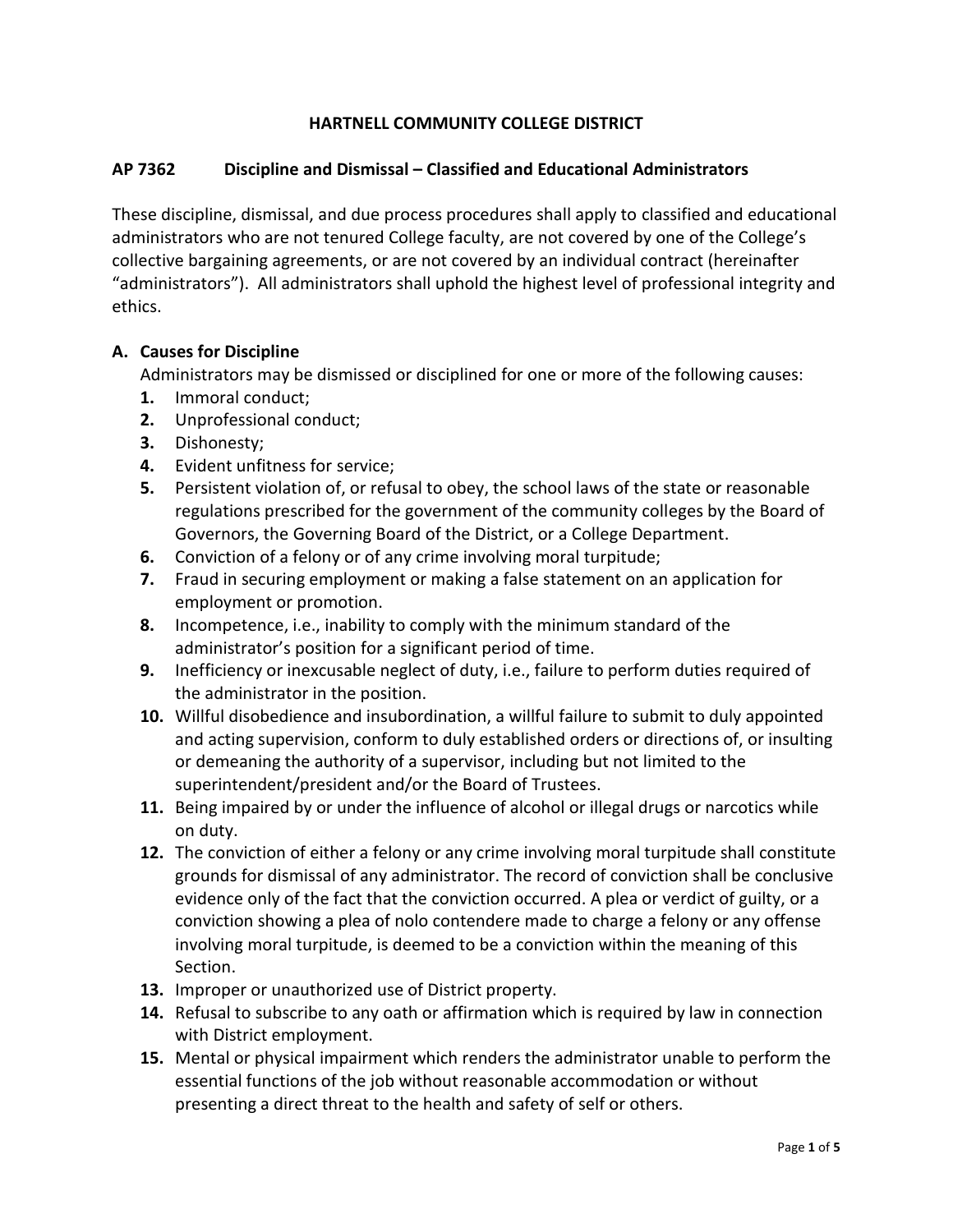- **16.** Acceptance from any source of a reward, gift, or other form of remuneration in addition to regular compensation to an administrator for the performance of his or her official duties.
- **17.** Falsification of any information supplied to the District, including but not limited to application forms, employment records, or any other District record.
- **18.** Personal conduct unbecoming to an agent or employee of the District. An agent is someone who represents the District to the student or the public.
- **B. Placement on Involuntary Paid Administrative Leave Pending Investigation of Misconduct** An academic administrator who is placed on involuntary paid administrative leave and is subject to accusations of misconduct is entitled to be provided with the general nature of the accusations made against him/her at least two business days before the employee is placed on leave. At least two business days before he/she is placed on involuntary paid administrative leave, the employee shall be notified in writing of the general nature of the allegation or allegations of misconduct upon which the decision to place the employee on leave is based.

The two business day advance notice requirement does not apply in the event of a serious risk of physical danger or other necessity arising from the specific allegations, and the employee may immediately be placed on involuntary paid administrative leave. The employee shall be provided with, at minimum, the general nature of the accusations made against him/her within five business days of the employee being placed on leave.

Within 90 days of placing an employee on involuntary paid administrative leave, the District should complete its investigation of the accused misconduct and initiate disciplinary proceedings against, or reinstate, the employee.

# **C. Disciplinary Actions**

Disciplinary action taken by the District against an administrator may include verbal warning, written reprimand, suspension, demotion, and/or dismissal. The District will follow progressive discipline steps as appropriate and in order to achieve correction of behavior when circumstances permit. The progressive discipline steps are:

- **1. Verbal Warning** The verbal warning may be included in the employee's personnel file. To the extent, conduct continues, the verbal warning may be mentioned in subsequent discipline.
- **2. Written Reprimand** The letter should include reasons for the reprimand, a statement that the administrator has already been given a verbal warning, or that the infraction is sufficiently serious to warrant a written reprimand. It should also include specific directives to correct the issues. A copy of any written reprimand will be provided to the administrator and placed in his/her personnel file.
- **3. Suspension or Demotion** An administrator may be suspended or demoted for disciplinary purposes. Suspension may be with or without pay. Demotion shall be to a position in a lower classification at a lower rate of pay.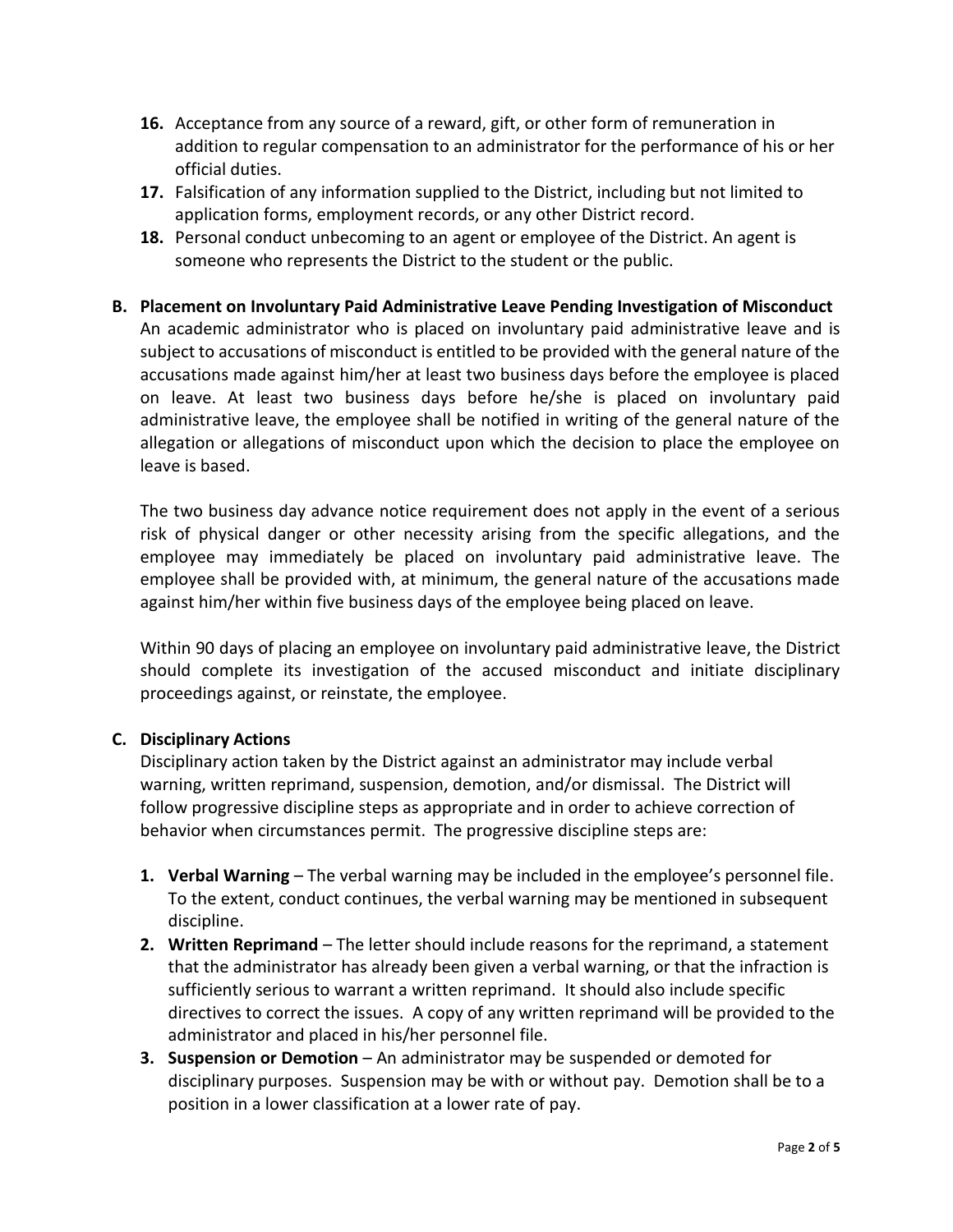**4. Dismissal** – An administrator may be dismissed for cause at any time. Formal written notice of dismissal may be made after considered action during a period of suspension.

Although the above steps are sequential, the nature of the conduct may warrant skipping the previous step or steps and such decision will be in the sole discretion of the superintendent/ president or his/her designee. If material will be placed in an Administrator's personnel file, he/she shall be given an opportunity to prepare a written response to such materials. The response will be attached to the materials in the personnel file.

### **D. Procedure for Disciplinary Action**

The District may, for disciplinary purposes, suspend, demote, or dismiss any administrator.

In order to suspend, demote, or dismiss an administrator, the District shall follow these pre-disciplinary procedures:

- **1. Notice of Charges:** The administrator shall be given a written notice of discipline which sets forth the following:
	- a. The disciplinary action intended;
	- b. The specific charges upon which the action is based;
	- c. A factual summary of the grounds upon which the charges are based;
	- d. A copy of written materials, reports, or documents upon which the discipline is based.
- **2. Request for Hearing:** If an administrator wants to contest the action, he/she shall within fifteen (15) calendar days from the date of receipt of the notice, appeal to the Board of Trustees by filing a written answer to the charges and a request for hearing with the superintendent/president. Failure to timely request a hearing shall constitute a waiver of the right to a hearing and the Board of Trustees may act on the proposed discipline without a hearing.
- **3. Time for Hearing:** The Board of Trustees shall, within a reasonable time from the filing of the appeal, commence the hearing. The Board of Trustees may conduct the hearing itself, or it may secure the services of an Administrative Law Judge from the Office of Administrative Hearings to conduct a hearing and render a proposed decision for consideration by the Board of Trustees. However, in every case, the decision of the Board of Trustees itself shall be final. The Board of Trustees may affirm, modify or revoke the discipline. Any administrator, having filed a request for hearing with the Board of Trustees and having been notified of the time and place of the hearing, who fails to make an appearance before the Board of Trustees or presiding officer, may be deemed to have abandoned his/her request. In this event, the Board of Trustees may dismiss the request for hearing and proceed with the proposed discipline.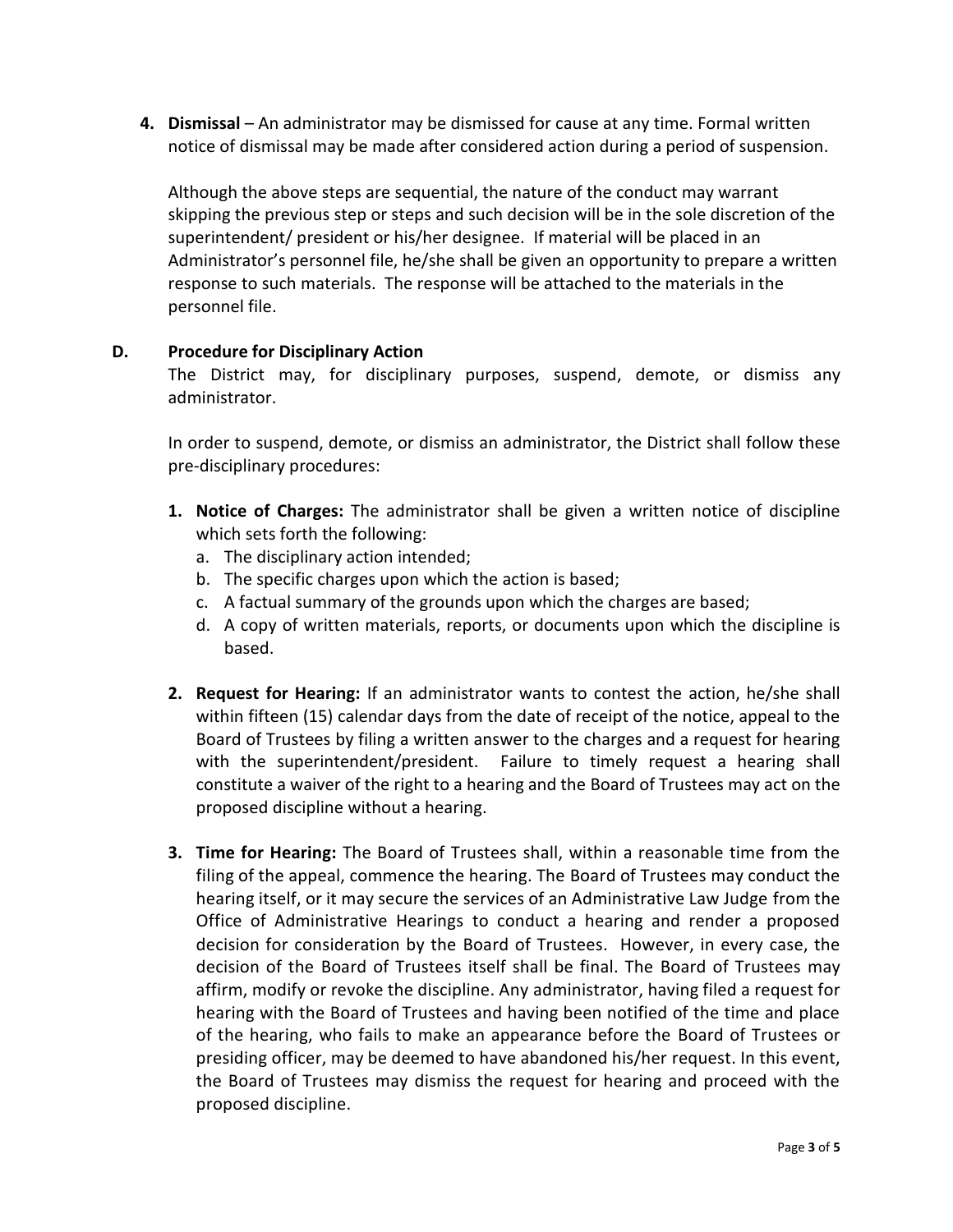- **4. Record of Proceedings and Costs:** All disciplinary hearings may, at the discretion of either party or the Board of Trustees, be recorded by a court reporter. Any hearing which does not utilize a court reporter shall be recorded by audio tapes. If a court reporter is requested by either party, that party shall pay the cost of the court reporter.
- **5. Conduct of the Hearing:** The hearing need not be conducted in accordance with technical rules relating to evidence and witnesses but hearings shall be conducted in a manner most conducive to determination of the truth.
- **6. Burden of Proof:** In a disciplinary appeal the District has the burden of proof by a preponderance of the evidence.
- **7. Testimony under Oath:** All witnesses shall be sworn in for the record prior to offering testimony at the hearing.
- **8. Deliberation upon the Case:** The Board of Trustees or presiding officer should consider all oral and documentary evidence, the credibility of witnesses, and other appropriate factors in reaching their decision. The Board of Trustees or presiding officer may deliberate at the close of the hearing or at a later fixed date and time. In those cases where the Board of Trustees has received a proposed decision from an Administrative Law Judge, the proposed decision, the record of the hearing and all documentary evidence shall be available for review by the Board of Trustees when it deliberates.
- **9. Written Findings, Conclusion, and Decision:** The Board or presiding officer shall render its findings, conclusions and decision as soon after the conclusion of the hearing as possible. The Board of Trustees or presiding officer may sustain or reject any or all of the charges filed against the administrator. In those cases where the Board of Trustees has received a proposed decision from a hearing officer or Administrative Law Judge, the Board of Trustees may adopt the proposed decision, modify the proposed decision or render a new decision. If the Board of Trustees recommends reinstatement of the terminated administrator, the administrator is only entitled to back pay minus the sum the administrator has earned during the period of absence.
- **10. Decision of the Board of Trustees to be Final:** The decision of the Board of Trustees in all cases shall be final.
- **11. Emergency Suspension:** If an administrator's conduct presents an immediate threat to the health and safety of the administrator or others, the administrator may be suspended without compliance with the provisions of this procedure. However, as